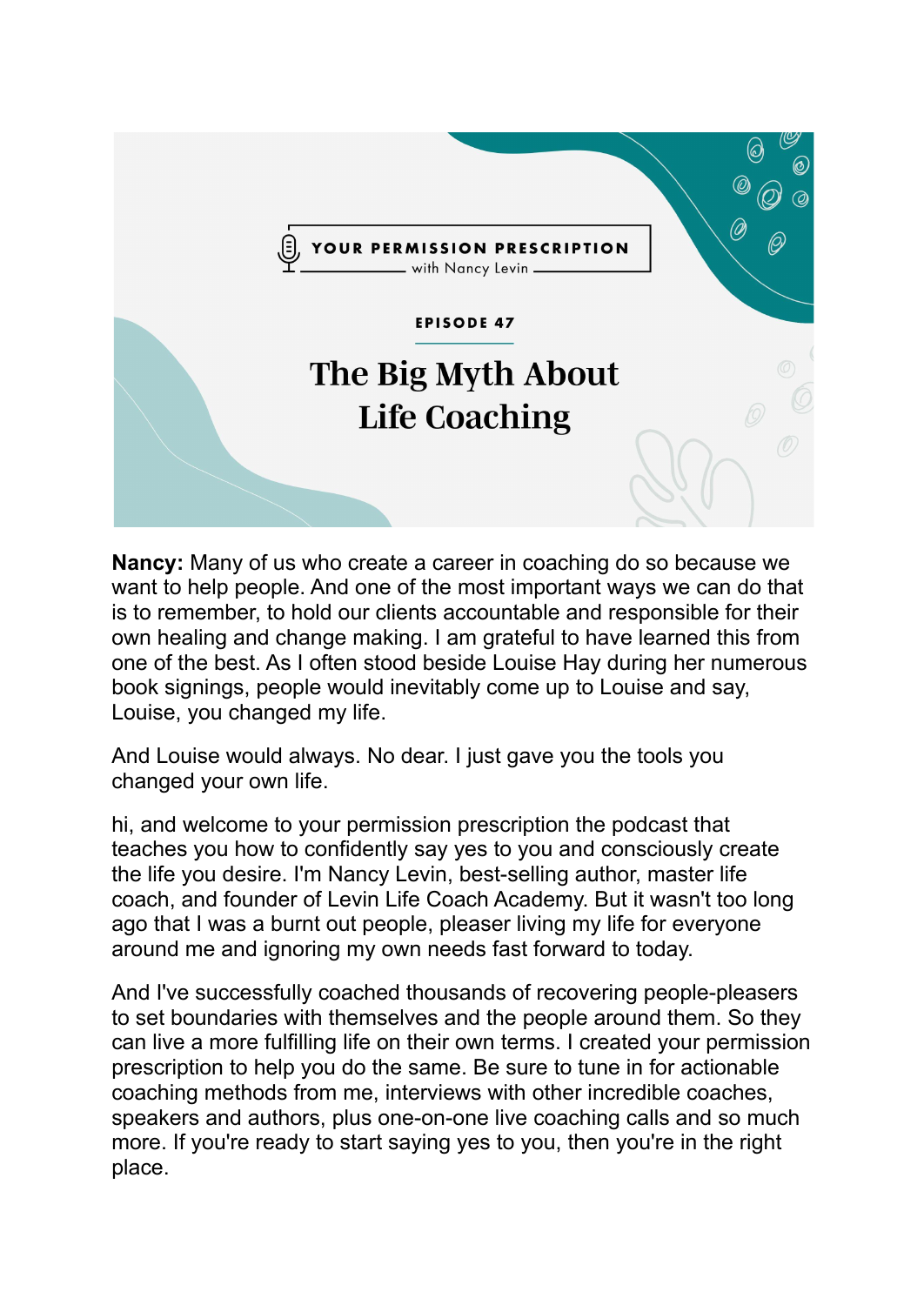Welcome back to another episode of your permission prescription today, we're going to unpack one of the big myths around life coaching. So you might think that coaching is about giving advice, or if you're the client, you might think coaching is about getting advice. And I want to bust this myth. So let's talk about the difference between advice giving and coaching and what really makes a coach a coach.

Not someone who's good at giving advice. Coaching is a partnership in which the coach quides and supports the client to move from where they are to where they want. In order for a client to move forward in the direction of their desire to bring their vision to fruition. Coaching requires the client to show up committed to their own evolution.

So the coach can hold the client accountable to the commitment they've made to themselves. One of the fundamentals of the coaching relationship is that the client is the expert on themselves. So the coach is not showing up with all the answers. The coach is guiding the client within to their own inner wisdom, their own inner knowledge. Their truth within.

They are truth within coaching creates a safe container for the client to uncover and discover their own truth. And as coaches, we do this utilizing key coaching skills that are actually life skills as well. One of the biggies is active listening, engaged, listening to what's being said, as well as what is not being said by staying in the listening as coaches, we are solely focused on the client, their vision, their goals.

So we can support them in making choices and taking action upon what will get them to where they want to go. And in order to do that, we as coaches need to hold our clients capable and accountable in this process, which means we're not directing. Where to go the other day in Levin Life Coach Academy, my training and certification program.

We explored the difference between advice, suggestions, and examples. And I'd like to share a little bit about that. So as an essential skill of life coaching, the ability to show up agenda free is what will ultimately free us of judgment. So we're not pushing our own agenda on the client. We're not giving advice. As a coach, I'm not looking at a client situation through the eyes of what I would do if I was in their shoes or what I think they should do. Coaching is not telling our clients what to do. It isn't even coming up with, if I were you, this is what I would do scenarios. Those are actually sneaky agendas that rear their ugly heads.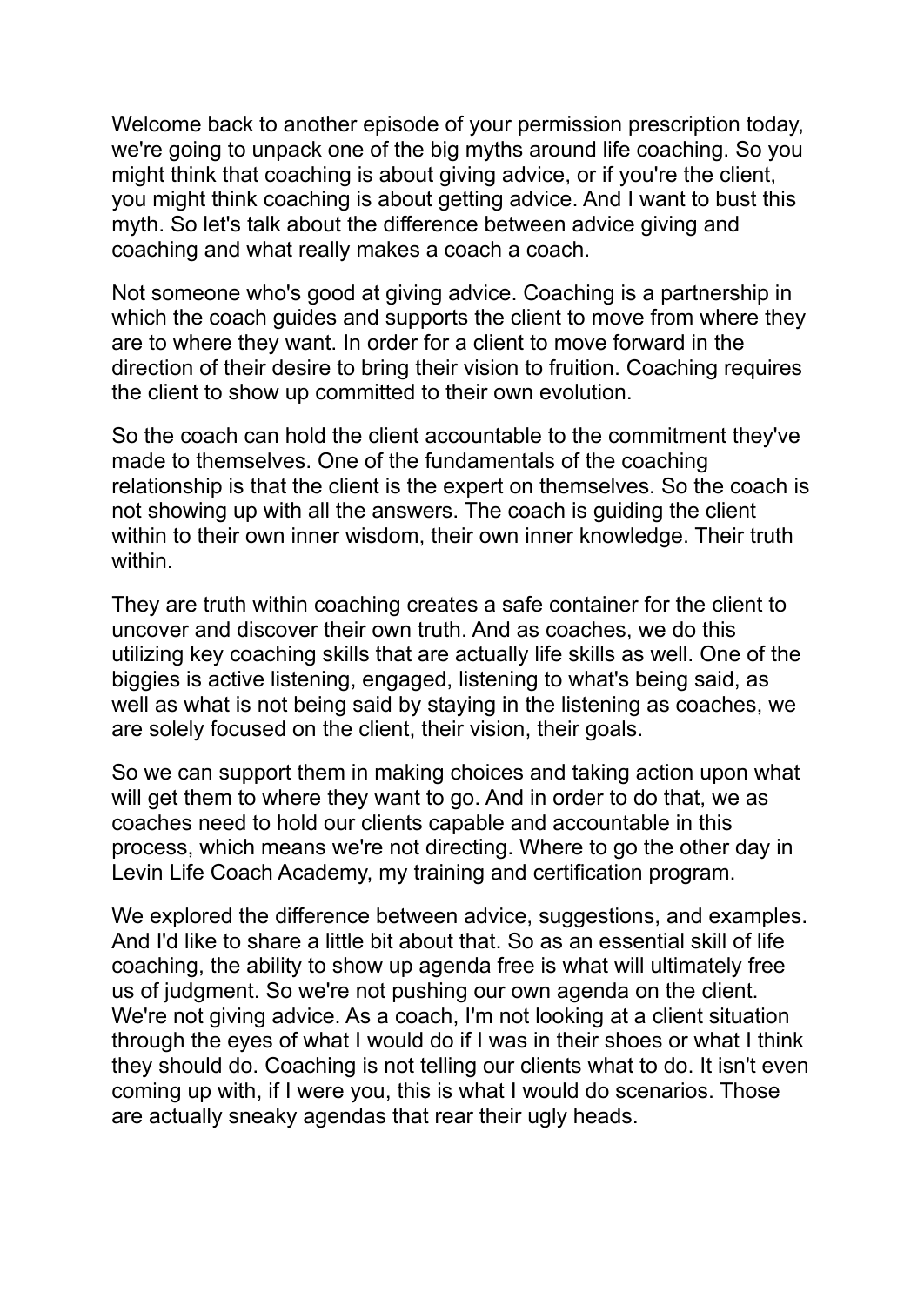Coaches may often give examples from our own lives, not to direct our client, but to instead have them be able to grasp the concept in a more concrete way. The concept itself might feel a bit amorphous or intangible. So if I share something from my own life, it sets it in space and time and makes it relatable.

And I'm only doing so to support the client in getting where they want to go. Everything in coaching is coming from that place. So while it's important to stay in the listening and ask clarifying questions and powerful questions of our clients, we want to make sure that we're asking clients questions that take them deeper into their own wisdom, not questions that are just serving our own nosiness, because again, that would be agenda driven and we want to stay clean and clear.

We want to be a clean, clear vessel for our clients. Coaching ultimately serves to empower the client to take responsibility for the quality of their own life. And that's only going to work if the client knows that they know their life best, otherwise they're going to give their power away to the coach.

So. The main difference here between advice, suggestions, and examples is we, as coaches want to offer the examples to our clients in service of them, seeing the illumination of what we're sharing, whereas advice and suggestions are a way that we drive the client in a certain direction. Students come into my training program, really relieved to hear that they do not need to have all the answers or have their life perfectly fit altogether in order to be a coach.

What they do need is the willingness and ability to suspend judgment, to activate their ability to listen and to use essential coaching skills, tools, and techniques that support the client to ultimately trust themselves their choices and their actions. I like to think of a coach as a sort of tour guide through the landscape of the client's life as the client excavates hidden passageways to make new discoveries. The container of coaching makes it safe for the client to identify and name wants, and needs and desires in the presence of a coach who will guide them to make choices and take action in alignment with what's true to step into center stage of their own life.

Drawing upon self-forgiveness self-worth self-confidence self-compassion and so much more. Many of us who create a career in coaching do so because we want to help people. And one of the most important ways we can do that is to remember, to hold our clients accountable and responsible for their own healing and change-making.